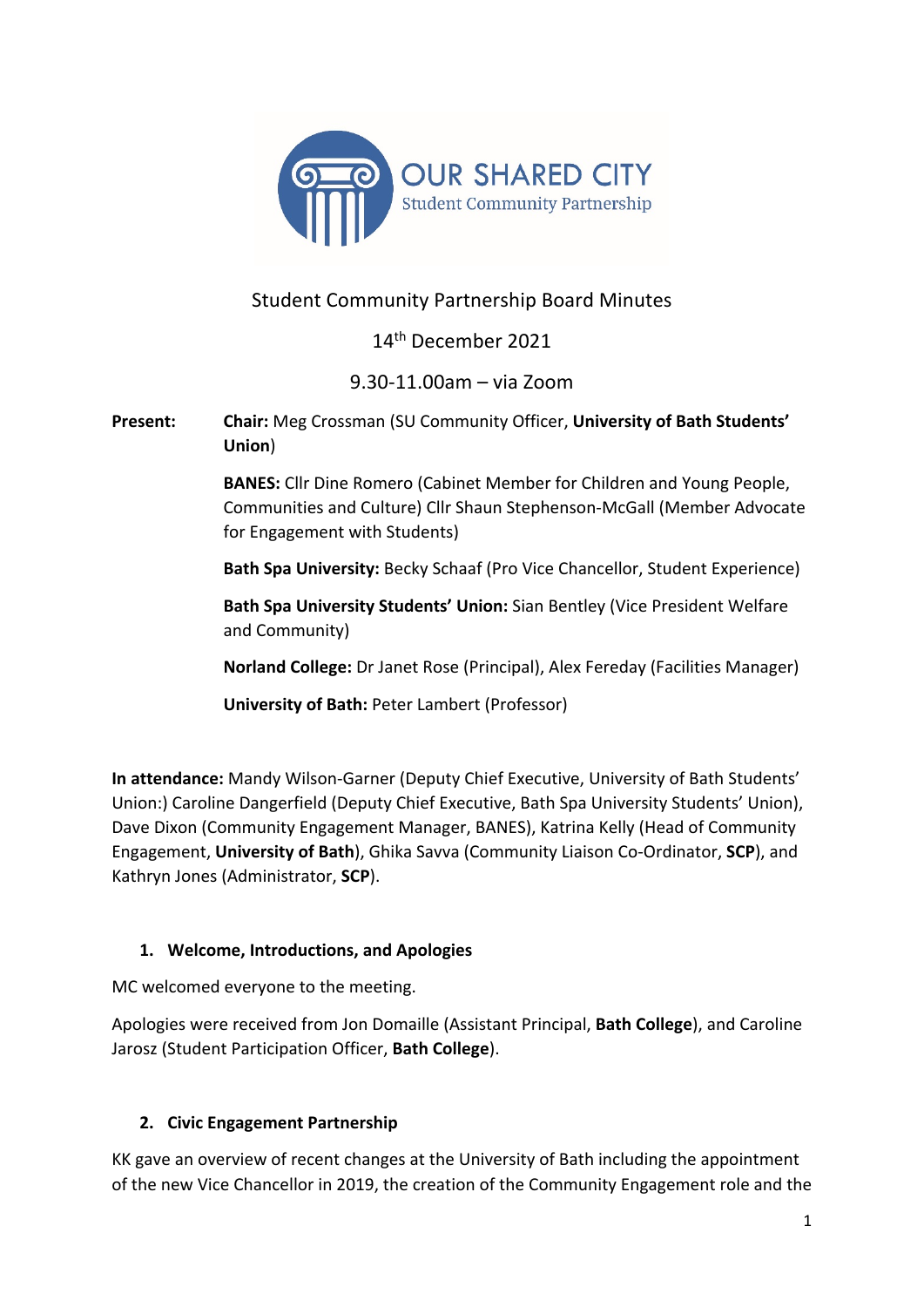launch of Our Shared Future in 2020. which aims to bring together skills, knowledge and expertise from the University, BANES and across the city to tackle local challenges.

She mentioned support of NHS, BANES Council, and local organisations throughout COVID-19 pandemic and the work to develop Civic University Agreement in 2020.

The main objectives are to support BANES Councils' objectives and establish better ways of working with local partners. These include six principles of data and ethics, partnership development, consultancy, academic research, student activity, and critical friends.

Collaborative projects currently include the decarbonisation of Bath domestic buildings, digital twin project, support through COVID-19, food waste consultancy, evaluation of the Community Wellbeing Hub, green prescribing research, green equity work, healthy later living network, and highstreets/retail projects.

The Civic University Agreement (see notes) came from a national push for universities to work with local communities. The Partners in the Agreement include BANES Council, Bath Spa University, Royal University Hospital, Bath College and 3SG.

The Civic University Agreement strategy includes strong partnership, with a focus on local community, and fostering an outstanding and inclusive community for both students and long-term residents to benefit all.

She mentioned the Climate Action Framework and the aim of knowledge sharing. Objectives are sharing the University's Climate Literacy course, collaborative research for the local community's benefit, looking at organisational behaviours in conjunction with carbon goals, and regional University group working together to share knowledge.

DR commented on the usefulness of this work and the collaborative projects and asked about plans for tackling more difficult issues in the local community. KK explained that the project is in the early stages and constrained by funding currently, but more projects are planned and on radar to complete.

SSM suggested researching other cities to source solutions. He also suggested involving Norland College in recognition of its positive contribution to the community. He raised apprenticeships and the potential for channelling them into civic projects.

BS explained that the feedback from employers is that the bureaucracy of apprenticeships is too complicated, and digital skills boot camps on campus may be a better route.

SSM raised the scope for working with schools. KK mentioned the return to working with schools in the area. She suggested that the widening participation team could elaborate on this work, and recommended contacting Andrew Ross and Colin Mathers. It was agreed to arrange a joint presentation by both Universities and invite input from the Colleges.

# **Action: GS to contact the HE partners and arrange for a widening participation presentation at a later meeting.**

PL emphasised that the strength of the Student Community Partnership is equal partnership and expressed concern for the idea of being separate from the local community. After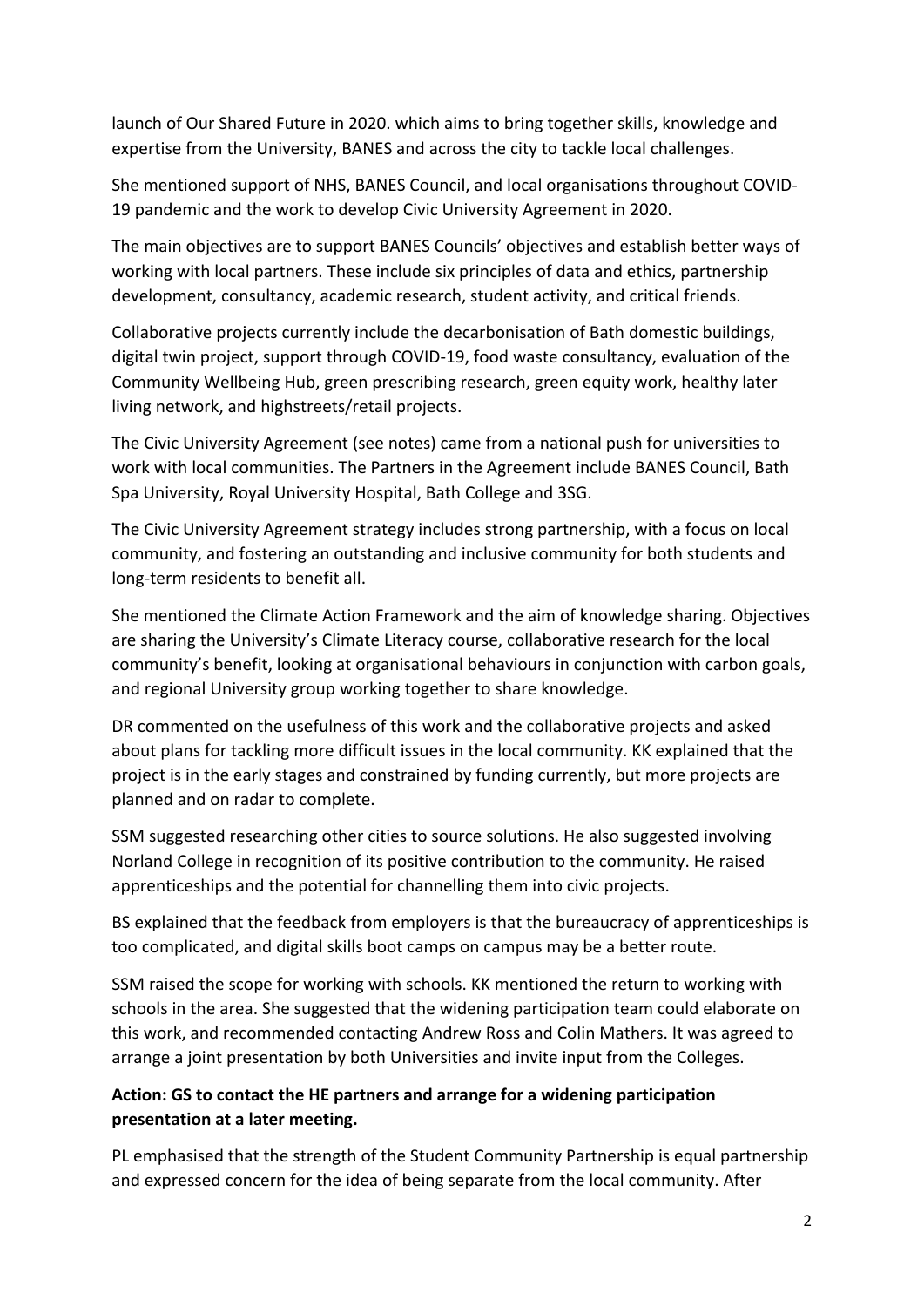discussion BS suggested a joint presentation on how both Universities are handling community engagement.

**Action: BS and PL to present jointly on how the Universities are tackling community engagement.**

| <b>Actions</b>                                      | Person(s)          | <b>Status</b> |
|-----------------------------------------------------|--------------------|---------------|
| DD, DR and GS to meet to discuss matrix message     | DD/DR/GS           | Ongoing-      |
| boards.                                             |                    | see notes     |
| The Group to send comments about SCP Working        | All                | In Agenda     |
| Groups' objectives and members list to GS before    |                    |               |
| next meeting.                                       |                    |               |
| Universities and Students' Unions to investigate    | MC/PL/MWG/BS/CD/SB | Incomplete    |
| what more can be done in relation to student noise. |                    | - See         |
|                                                     |                    | notes         |

# **3. Actions from previous meeting held on 8th October 2021**

# **4. Personal Safety Working Group – highlighting Drink Spiking and #NeverOK**

SB explained cancellation of latest SCP Personal Safety Group and mentioned feedback from drink spiking boycott – Big Night In on  $26<sup>th</sup>$  October 2021. She explained campaign worked across Bath Spa University Students' Union and University of Bath Students' Union and is a good example of collaborative working. She mentioned the Students' Union bar was closed and space utilised for boycott.

She referred to the upcoming Night-time Economy meeting and following up on reports of V Cars not picking up drunk students. She mentioned work with Licensing to include sexual harassment and spiking in licensing conditions.

AF mentioned issues with taxis in Bath currently. He explained taxis booked for staff are not showing up and commented the night-time service must be worse.

MC commented that 1800 students attended boycott and an open letter had been sent to 23 bars asking about their anti-spiking measures.

DR commented on the clarification of spiking as tests provided are limited to detecting external drugs rather than extra alcohol volume. She asked if this messaging around what spiking constitutes is circulated to students. She asked if it would be useful to combine SCP Personal Safety with SCP River Safety as they discuss similar topics. GS explained decision would need to be considered with the Working Groups, respectively, and against the SCP's aims and objectives.

# **5. Environmental Volunteering**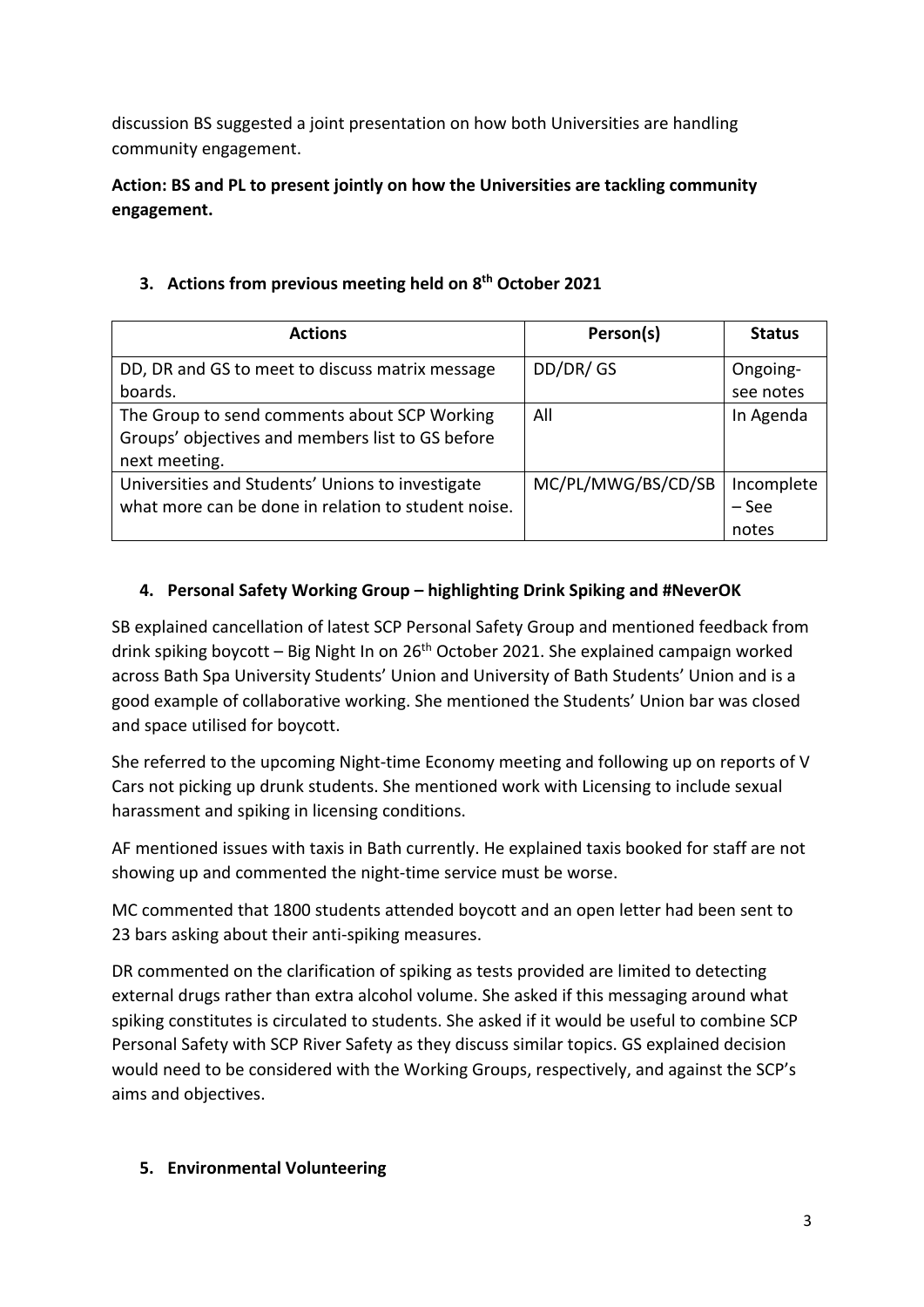Item to be moved to next meeting.

#### **Action: KJ add Environmental Volunteering to next meetings' agenda.**

#### **6. B&NES Member Advocate for 'Engagement with Students' Progress Update**

SSM explained that his role is to investigate how BANES Council engages and communicates with students in Bath. He mentioned recent meetings with Council Officers discussing how BANES Council website can provide information to students at the start of the academic year as part of welcome plans. He referred to the investigation into social media presence, and exploration of where services align with students. He mentioned exploration of longterm funding of Student Community Partnership and community projects, and the desire to build long-term links with Cabinet Members, Student Community Partnership, and Students' Unions for comms and development.

#### **7. SCP Report**

GS mentioned that the Moving In Campaign had been extended to six weeks and covered 56 streets in five wards. She explained that 76% of all residents had reported a positive experience whilst living in the local community, compared to 6.2% of negative experiences. This indicated that the vast majority of all residents are happy, and figures bring balance to the Student Community Partnership's recorded complaints data.

She reflected that the academic year had begun calmly, but during, and after, Moving In Campaign complaints spiked which was considered to be due to more residents having the SCP contact details. Complaint levels are now falling to December 2020 levels.

Interestingly in 2020, there were four times the complaints for University of Bath students compared to Bath Spa University, but now only double which is proportionate for the number of students at each institution. There was a high occurrence of anti-social behaviour complaints across November and December in 2020, but currently a broader variety of types of complaints, indicating the pattern of issues raised is returning to pre-COVID-19 levels.

PL commented on the success of the magnetic business cards handed out during the campaign and congratulated the Student Community Partnership Team for the success of the campaign.

BS mentioned timing difficulties and inability to volunteer but suggested next year's campaign be scheduled earlier during August/September for higher numbers of volunteers across all Partners and students. GS mentioned the planning meeting in January where this will be discussed, and Partners can be contacted soon about availability throughout September to volunteer.

CD said having a full list of dates in advance of the campaign would be useful to organise volunteers and representatives.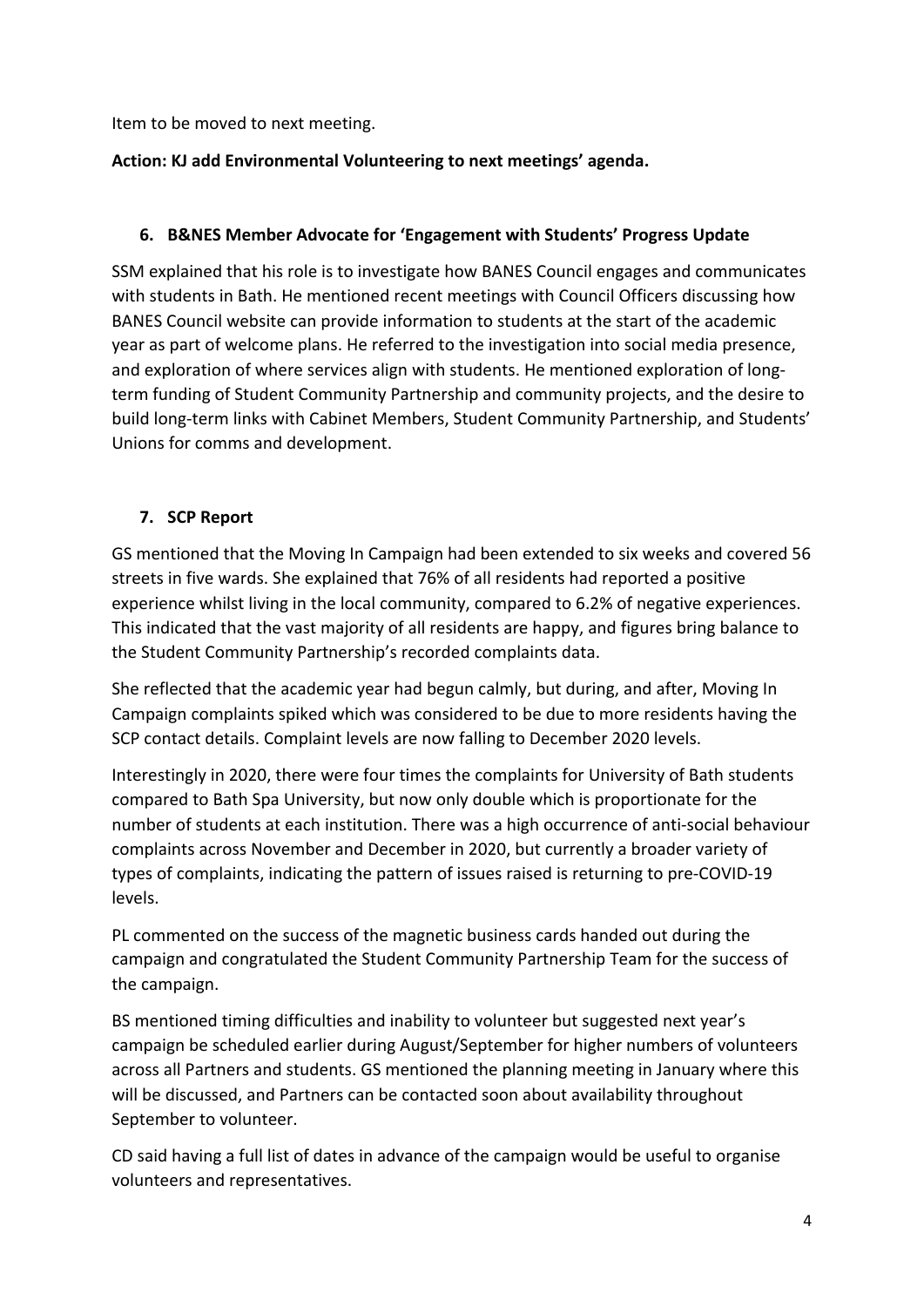SSM mentioned the campaign should be core work and occur each year as it is proactive and dials down the anti-student rhetoric, however, the work should not be relying on volunteers but paid team members. GS mentioned this element of work is incorporated into the Community Warden role.

# **8. SCP Aims and Objectives for 2021/22**

GS referred to the action plan draft that had been circulated and asked for comments or additions to the draft. She explained it expands upon Student Community Partnership aims, objectives, Groups and timescales. Comments and additions would be appreciated and will be discussed at the next meeting.

# **Action: The Group to add comments or additions to draft action plan by next meeting. GS to discuss at next meeting.**

# **9. AOB**

SSM wished to discuss the annual accommodation survey but he was unsure at which Group to. DR suggested SCP Housing Group where the Group can discuss comparable cities and create solutions.

#### **Action: SSM bring annual accommodation survey to next SCP Housing Group meeting.**

PL congratulated all Partners on the success of the British Heart Foundation's Pack for Good Campaign and congratulated GS on success of raising awareness and money.

MC thanked the Group and closed the meeting.

Date of next meeting: 17<sup>th</sup> March 2022, 1.00-2.30pm.

Actions:

| <b>Action</b>                                                                                              | Person(s) |
|------------------------------------------------------------------------------------------------------------|-----------|
| GS to contact the HE partners and arrange for a widening participation<br>presentation at a later meeting. | GS        |
| BS and PL to present jointly on how the Universities are tackling community<br>engagement                  | BS/PL     |
| From Notes: PL to send SSM figures relating to increase University of Bath<br>Security.                    | PL        |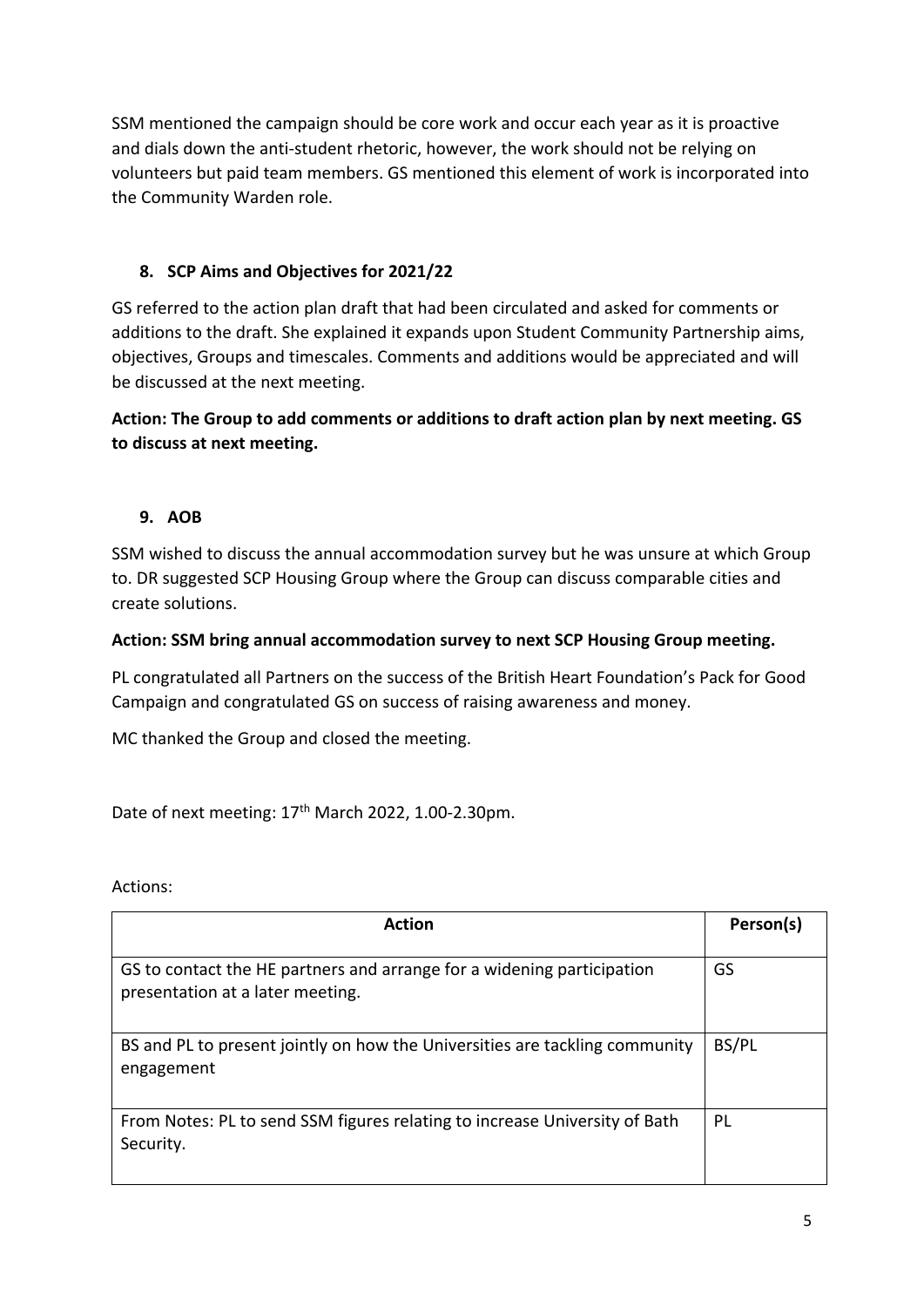| KJ add Environmental Volunteering to next meetings' agenda.                                                    | KJ         |
|----------------------------------------------------------------------------------------------------------------|------------|
| The Group to add comments or additions to draft action plan by next<br>meeting. GS to discuss at next meeting. | All        |
| SSM bring annual accommodation survey to next SCP Housing Group<br>meeting.                                    | <b>SSM</b> |

Notes:

Agenda Item #2. Civic Engagement

KK explained Civic University Agreement to be renamed Civic Agreement as the Universities will not own the agreement but work in conjunction with it.

#### Agenda Item #3. Actions from previous meeting

Action #1 - DD, DR and GS to meet to discuss matrix message boards GS explained WECCA control the matrix boards and so unable to update messaging for welcoming students but meeting set in January to discuss other plans for welcoming students to local community.

Action #3 – Universities and Students' Unions to investigate what more can be done in relation to student noise.

MC mentioned student housing forums included information about minimising noise in the local community and Q&A article circulated included the importance of keeping noise to a minimum.

SSM mentioned real time response to complaints and how institutions can help address this. GS mentioned University of Bath Security and Environmental Protection Team. SSM commented understanding was if Security Team had capacity as they would prioritise campus. PL mentioned work to increase Security capacity meaning more staff on campus allows for more staff in local community. He explained he can bring the figures around increasing staff to next meeting or can circulate to SSM.

#### **Action: PL to send SSM figures relating to increase in University of Bath Security.**

Agenda Item #4 - D Personal Safety Working Group – highlighting Drink Spiking and #NeverOK